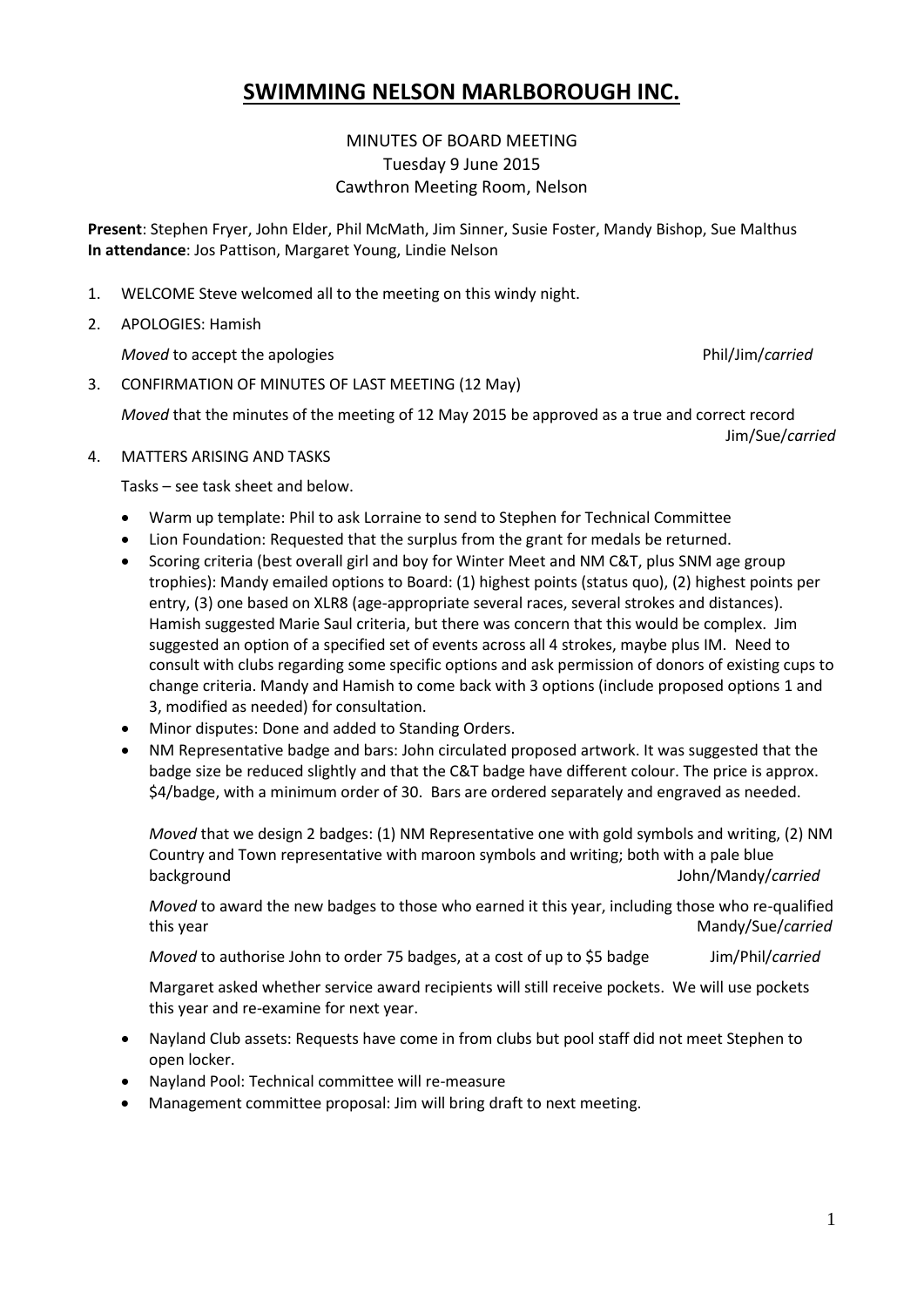## 5. SECRETARY'S REPORT

Hamish has offered to send an informal request to SNZ regarding criteria for Pathway to Podium. This approach was agreed. SNZ have on their website clear criteria that a number of our swimmers meet, but none were selected.

*Resolved* that the following swimmers had qualified in 2015 to be awarded badges:

| NM Country & Town Representative | Tayla Graham<br>Anton Horton<br><b>Bradley Limmer</b><br>Caitlyn Oldridge                           |
|----------------------------------|-----------------------------------------------------------------------------------------------------|
| NM Representative                | Xavier Anderson<br>Sophia Elder<br>James Fleury<br>Kaleb Johnston<br>Samantha Smith<br>Oliver Stark |

Phil/Sue/*carried*

Badges will be awarded at a prizegiving ceremony prior to the second session of the winter meet, 15 minutes before the warmup (3pm Saturday). Lindie to advise clubs and coaches. The prizegiving will include NM Badges, Belsham trophy and record certificates.

Daniel Trevurza

*Moved* that the Secretary's Report be accepted Sue/Susie/carried Sue/Susie/carried

#### 6. TREASURER'S REPORT (Susie)

Susie has been working on the draft accounts. This year the accounts have been tricky to prepare: the surplus of \$28,000 includes funds received from grants, but this includes an asset (touchpads) which goes onto our balance sheet. Excluding this asset, Susie expects a surplus of about \$12,000; of this, \$5000 has already been allocated to the Swimmers Fund.

Susie suggests that we look at changing our balance date to align with SNZ balance date (30 June). The different balance dates cause timing issues – registration period, national events that occur after 30 April. Our AGM must be held within 4 months of our balance date, and the Board can make a decision to change the balance date. We could also align Swimmers Fund applications to 30 June. Agreed to discuss at the next meeting. Susie will check with other regions and consider whether there are any other implications of changing the balance date.

*Moved* receipt of the draft accounts Susie/Sue/*carried* Susie/Sue/*carried* 

- 7. REGISTRAR/RECORDS REPORT
	- Winter Meet: Changes agreed by Board mean the Winter Meet is no longer consistent with Standing Orders. Proposal is to waive the SO for this year, then put together a new SO following feedback and discussion with clubs and coaches (if necessary)

*Moved* that Standing Order 21 be waived for 2015 and that the Winter Meet be held as specified in the flier circulated **Jim/Phil**/*carried* 

 SNM Winter Qualifier: Hamish is concerned that we may have insufficient numbers, and SC NAGs is now accepting LC times reducing the imperative to have this meet. Following discussion it was agreed to proceed with this meet (with no change to the criteria) to ensure swimmers have the opportunity to qualify.

*Moved* to approve the flier for the SNM Winter Qualifier **Julie** Jim/Susie/*carried*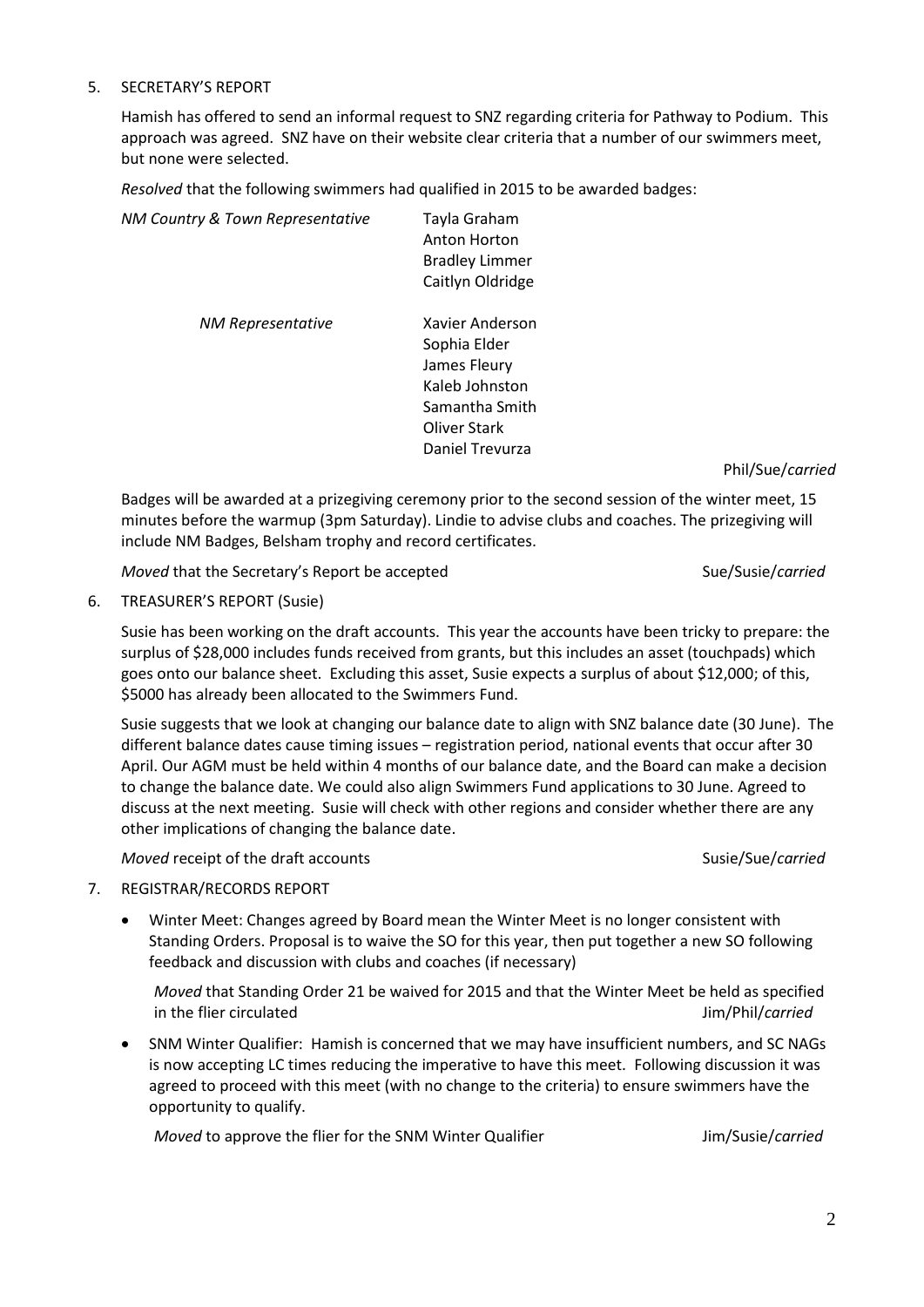*Moved* to appoint Stephen Fryer as Meet Director and Hamish Neill (or his designee) as Event Coordinator for the SNM Winter Qualifier **Jumps** 30 and 2007 11 and 2008 11 and 2008 11 and 2008 11 and 2008 12 and 2008 12 and 2008 12 and 2008 12 and 2008 12 and 2008 12 and 2008 12 and 2008 12 and 2008 12 and 2008 12 an

Calendar

At the meeting of 23 May it was agreed to add a range of meets. Nelson South has requested that it would still like to hold the Young Guns Meet in November, which would also involve moving Hot 100s to 31 October. Another option for Young Guns is 27-28 March. Susie, Jim and Mandy to discuss further with their clubs and, if it suits, the March date will be confirmed. Otherwise, the Board will reconsider the November meets.

Jos has discussed the opening hours and heating at the Kaikoura Pool with the operators. The Kaikoura council has set aside \$200,000 to spend on improvements to the pool.

*Moved* to approve all the meets (as amended) in the Registrar's Report, noting that the ones with 2 stars (including Young Guns and Hot 100s) are still subject to change as needed to align with the national calendar and the state of the state of the state of the state of the state of the state of the state o

> Susie against *carried*

Registration fees for technical officials

The Board discussed whether to pay SNZ registrations for none, some or all SNM Voting Technical Officials, and decided it would consider each year whether SNM will pay. For this year we are in a financial position to do so.

*Moved* that for 2015-16 SNM pay for the registration of technical officials Jim/Susie/*carried*

Records

*Moved* to accept the Registrar's report and confirm following new SNM records:

| National Age Groups 2015 Wellington, 5-9 May (additional record) |         |          |                        |  |              |
|------------------------------------------------------------------|---------|----------|------------------------|--|--------------|
| 400 IM                                                           | LC Open | <b>E</b> | 5:27.84 Phillipa Dwyer |  | <b>NLSNM</b> |

### **Tasman Secondary Schools Champs, Blenheim 21 May**

| 100 Free      | SC. | 17   | F.  | 1:00.82   | Sally McMath  | <b>BLENM</b> |
|---------------|-----|------|-----|-----------|---------------|--------------|
| 50 Back       | SC. | 17   | F.  | 31.07     | Sally McMath  | <b>BLENM</b> |
| 100 Breast    | SC. | - 17 | F.  | 1:16.49   | Ellie Rukuwai | <b>NLSNM</b> |
| <b>50 Fly</b> | SC. | 17   | -F. | 30.05     | Sally McMath  | <b>BLENM</b> |
| 100 IM        | SC. | 17   | F.  | 1:08.09   | Ellie Rukuwai | <b>NLSNM</b> |
| 200 IM        | SC. | 17   |     | F 2:26.40 | Sally McMath  | <b>BLENM</b> |

Jim/Mandy/*carried*

8. PUBLICITY/COMMUNICATION REPORT

Good coverage of secondary school meet.

*Moved* to accept the Publicity report Jim/Phil/*carried* 

9. FUNDING REPORT (Sue)

Received \$2000 from the Pelorus Trust (applied for \$4700) and now need to confirm how to expend the grant:

- o new computer purchased
- $\circ$  need a MM license for the meets run in Nelson. It was suggested that we use the funds to buy a license for Tasman SC. Sue to ask if we can get an extension on the time to spend the grant on the basis that a new version of MM will be coming out.
- $\circ$  cabling will allow the timing gear to be used with the recorder located in remote position from the poolside. It was agreed that this is not necessary.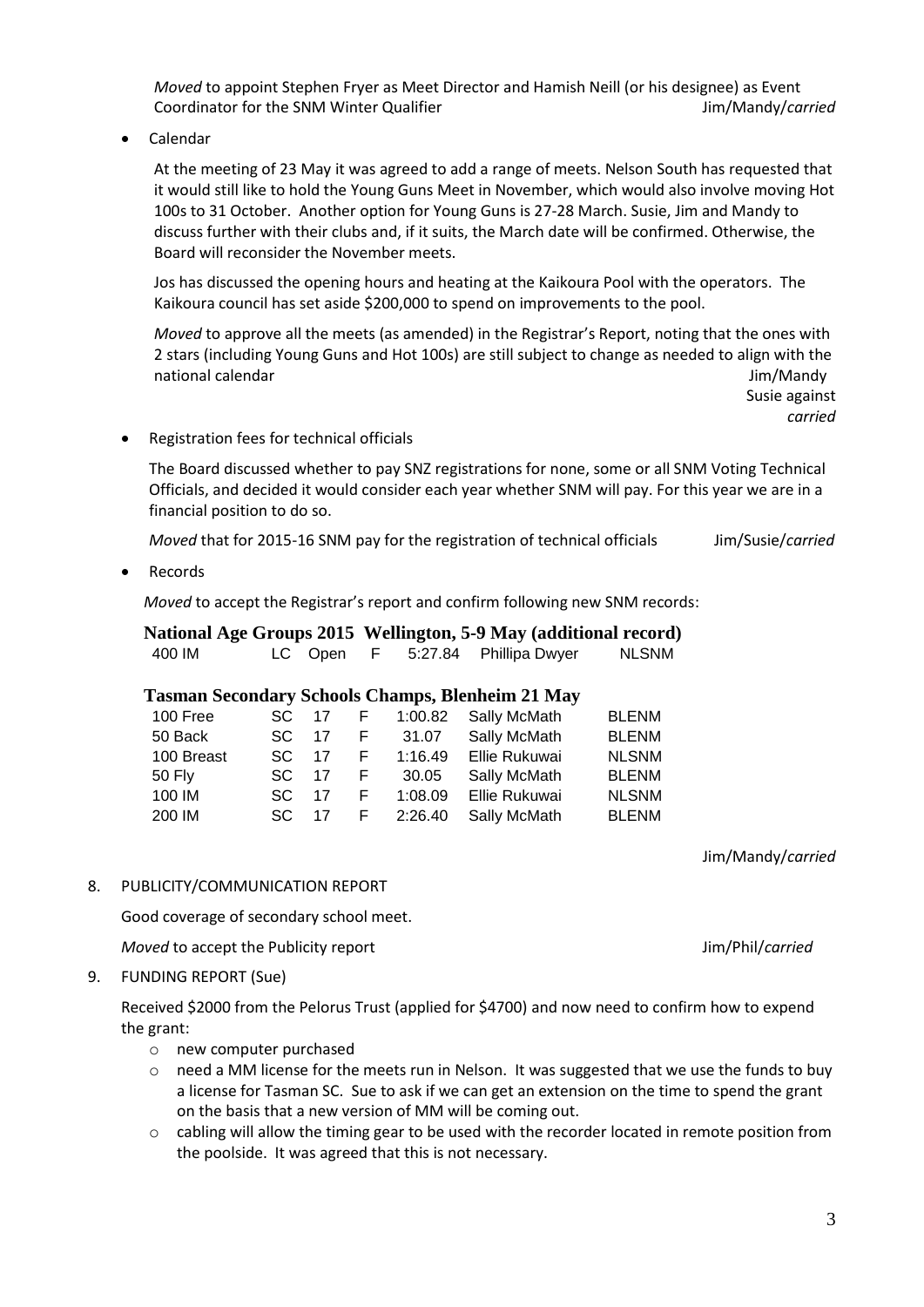*Tabled* the suggestion that the remaining grant money be used to purchase MM with plugins for Tasman and MM without plugins for Nelson South, subject to confirmation with Tasman and NSSC that it's OK.

Lindie to search the minutes regarding decisions to reimburse BSC for its expenditure on MM to use with the touchpads.

Sue has put in an application to Foodstuffs for \$2000 to cover travel and accommodation of 2 officials (Ron Clark and Lesley Huckins) to attend the SNM Winter Meet.

*Moved* to accept the funding report Sueles and Sueles and Sueles Sueles Sueles and Sueles and Sueles and Sueles and Sueles and Sueles and Sueles and Sueles and Sueles and Sueles and Sueles and Sueles and Sueles and Sueles

10. SNZ LIAISON REPORT

No report. No meeting.

11. TECHNICAL

No further report

12. COACHING REPORT

No report

13. STRATEGIC PLAN, BUSINESS PLAN, KPIs

Mandy has circulated proposed strategy (goals and measures of achievement) for KPIs and asked for comments. The Board discussed the proposals and made suggestions. The Board congratulated Mandy on this document.

Jim to provide Mandy with some further comments and a revised version will be circulated for eapproval

- 14. GENERAL BUSINESS
	- Donated trophies for age groups

John reported that we had 4 offers of donations – all donors agreed to sponsor both girls and boys trophies. We now have a full complement of trophies. Three donors want to source the trophies themselves, and one that John will source.

Agreed to announce at the SNM prizegiving that the new trophies have been donated and recognise the donors.

The Board thanked John for his work on this issue.

It was noted that the Board needs to decide on criteria for trophies by November in order to get the flier for the SNM Age Groups meet out by 1 December.

AGM planning

o Blenheim organising food.

- o Annual report: Get 5 full copies printed, circulated to clubs, and posted on website. Print 25 copies of an abbreviated report and note that the full report is available on the website (Lindie and Jim to decide contents).
- o Who is willing to stand for the new Board?

Stephen, Mandy, Phil, Susie, Jim willing to be nominated. Nominations can only be received from clubs, Board members will follow this up with their respective clubs.

Stephen has spoken to Sport Tasman and they have a list of people who can serve as Board members. Stephen will circulate the list.

John and Mandy also have individuals in mind and will approach them to find out if willing to be nominated.